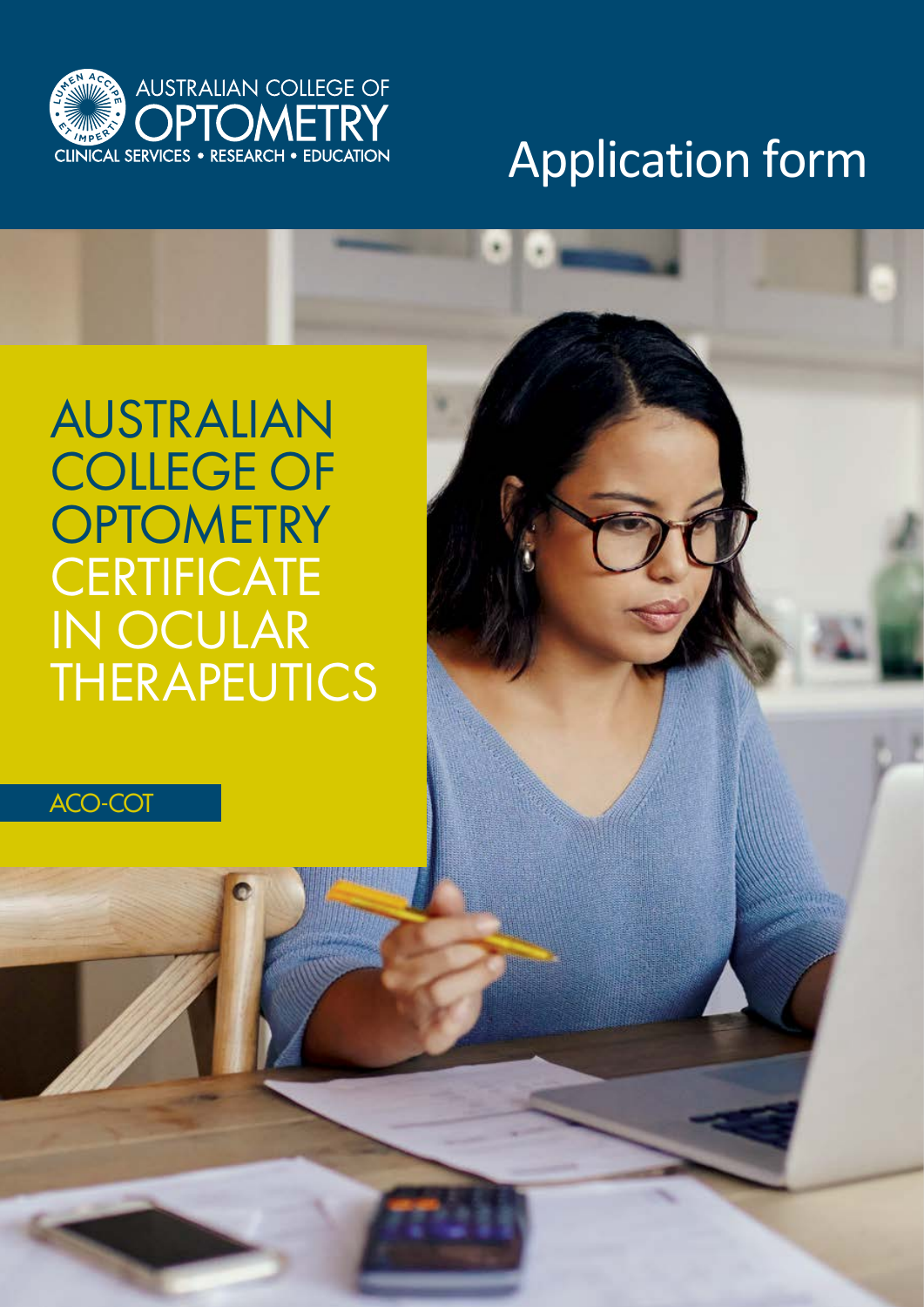

# **Personal Details** (as registered with AHPRA/ODOB)

| TITLE              | <b>GIVEN NAME</b>                                              |               |                                                         | <b>FAMILY NAME</b> |                      |                                             |
|--------------------|----------------------------------------------------------------|---------------|---------------------------------------------------------|--------------------|----------------------|---------------------------------------------|
| PREFERRED NAME     |                                                                |               |                                                         |                    |                      |                                             |
| DATE OF BIRTH      |                                                                | <b>GENDER</b> | $MALE$ $\Box$<br>$\begin{pmatrix} 1 \\ 1 \end{pmatrix}$ | <b>FEMALE</b>      | NON-BINARY<br>$\Box$ | PREFER NOT TO SAY<br>$\left( \quad \right)$ |
| POSTAL ADDRESS     |                                                                |               |                                                         |                    |                      |                                             |
| <b>TOWN/SUBURB</b> |                                                                | STATE         |                                                         | <b>POSTCODE</b>    | <b>COUNTRY</b>       |                                             |
| <b>PHONE</b>       |                                                                | <b>MOBILE</b> |                                                         |                    |                      |                                             |
| EMAIL              |                                                                |               |                                                         |                    |                      |                                             |
|                    | RESIDENTIAL ADDRESS (must be supplied if different from above) |               |                                                         |                    |                      |                                             |
| <b>TOWN/SUBURB</b> |                                                                | <b>STATE</b>  |                                                         | <b>POSTCODE</b>    | <b>COUNTRY</b>       |                                             |

I am registered to practice optometry in Australia or New Zealand.

| My AHPRA/ODOB registration number is:                              |  |  |  |
|--------------------------------------------------------------------|--|--|--|
| $\begin{array}{ccc} \n\cdot & \cdot & \cdot & \cdot \n\end{array}$ |  |  |  |

My OA member number is:

#### Previous tertiary studies

Please provide details below for all previous and current tertiary studies with your most recent or current qualification listed first.

| NAME OF QUALIFICATION | NAME OF INSTITUTION | <b>COUNTRY OF</b><br><b>INSTITUTION</b> | <b>COURSE LENGTH</b><br>: INO. OF YEARS<br><b>FULL TIME STUDY)</b> | <b>YEAR COMPLETED</b> |
|-----------------------|---------------------|-----------------------------------------|--------------------------------------------------------------------|-----------------------|
|                       |                     |                                         |                                                                    |                       |
|                       |                     |                                         |                                                                    |                       |
|                       |                     |                                         |                                                                    |                       |

# Employment experience relevant to application

Please summarise your relevant employment history over the last five years, listing your current employment first.

| EMPLOYER/PRACTICE | <b>POSITION</b> | DURATION |
|-------------------|-----------------|----------|
|                   |                 |          |
|                   |                 |          |
|                   |                 |          |
|                   |                 |          |
|                   |                 |          |
|                   |                 |          |

# I am a member of the ACO  $\Box$  Yes  $\Box$  No

 $\Box$  I wish to join now - I have attached my membership application form.

Note: Non-members are welcome to join the ACO to gain access to the member rate. Please include a membership form with your ACO-COT application. A membership form is available from www.aco.org.au/members/ ACO annual membership runs from January to December (renewable annually). ACO-COT candidates who choose to pay the member fee must remain a member for the duration of the course.

| <b>SEND YOUR APPLICATION TO:</b>                          |                                                  |  |
|-----------------------------------------------------------|--------------------------------------------------|--|
| <b>ACO</b> Education<br>374 Cardigan St, Carlton VIC 3053 | Email: acocot@aco.org.au<br>Tel: +61 3 9349 7546 |  |